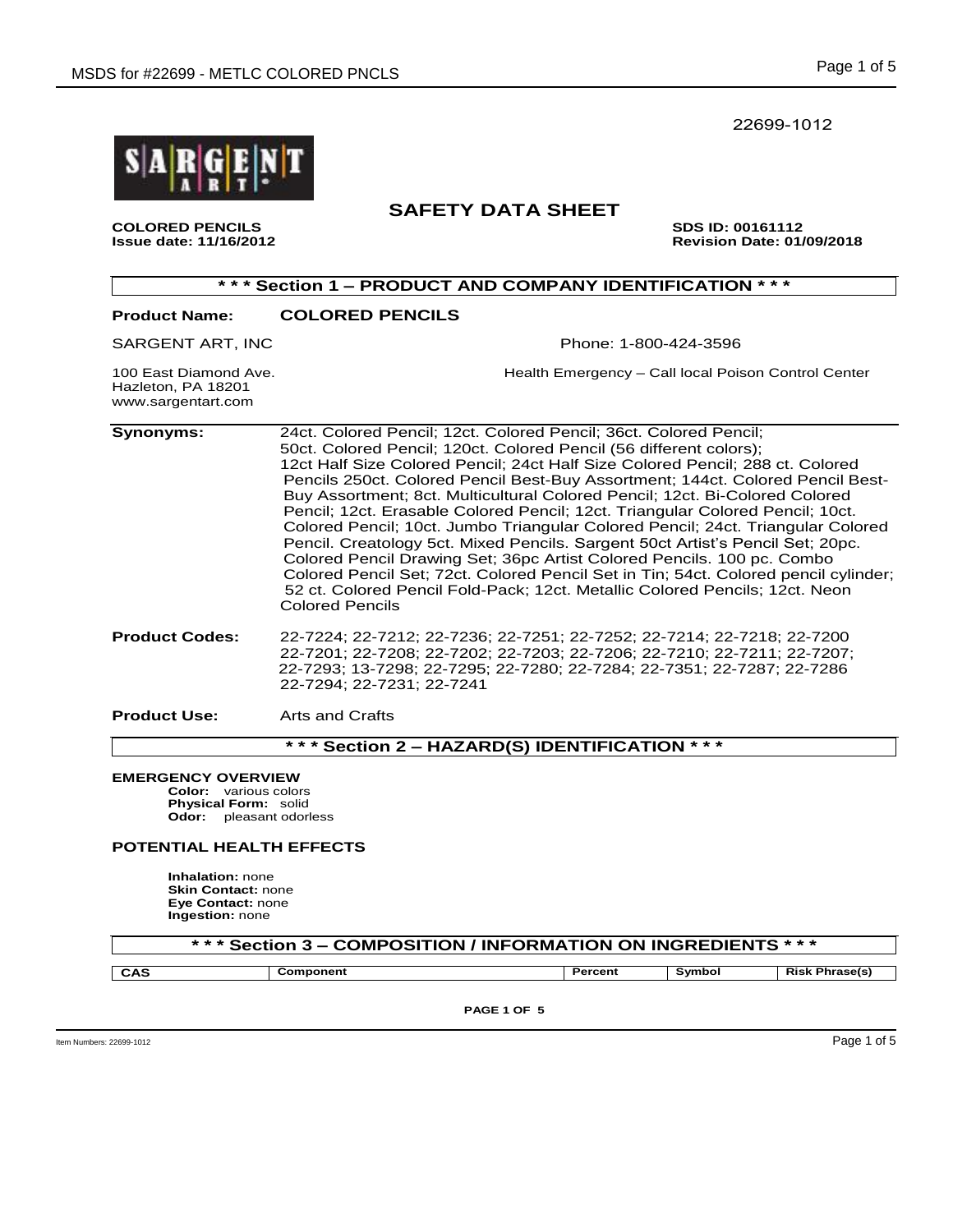

# **SAFETY DATA SHEET**

**COLORED PENCILS SDS ID: 00161112**

**Issue date: 11/16/2012 Revision Date: 01/09/2018**

| Not Available | Product has been evaluated by a US Board-<br>Certified Toxicologist for acute and chronic<br>health hazards, and conforms to ASTM D-<br>4236 standard practice for Labeling Art<br>Materials | 100 | $---$ | $---$ |
|---------------|----------------------------------------------------------------------------------------------------------------------------------------------------------------------------------------------|-----|-------|-------|

# **\* \* \* Section 4 – FIRST AID MEASURES \* \* \***

### **Inhalation**

It is unlikely that emergency treatment will be required. Remove from exposure. Get medical attention, if needed. **Skin**

It is unlikely that emergency treatment will be required. If adverse effects occur, wash with soap or mild detergent and large amounts of water. Get medical attention, if needed.

**Eyes**

It is unlikely that emergency treatment will be required. Wash with large amounts of water or normal saline until no evidence of chemical remains (at least 15-20 minutes). Get medical attention immediately.

#### **Ingestion**

Contact local poison control center or physician immediately.

### **\* \* \* Section 5 – FIRE FIGHTING MEASURES \* \* \***

See Section 9 for Flammability Properties

### **NFPA Ratings: Health:** 1 **Fire:** 1 **Reactivity:** 0

Hazard Scale:  $0 =$  Minimal 1 = Slight 2 = Moderate 3 = Serious 4 = Severe

## **Flammable Properties**

Slight fire hazard.

# **Extinguishing Media**

Regular dry chemical, carbon dioxide, water, regular foam

#### **Fire Fighting Measures**

Move container from fire area if it can be done without risk. Avoid inhalation of material or combustion byproducts.

# **\* \* \* Section 6 – ACCIDENTAL RELEASE MEASURES \* \* \***

#### **Occupational spill/release**

Collect spilled material in appropriate container for disposal.

**\* \* \* Section 7 – HANDLING AND STORAGE \* \* \***

#### **Handling Procedures**

Use methods to minimize dust.

#### **Storage Procedures**

Store and handle in accordance with all current regulations and standards. See original containers for storage recommendations. Avoid heat, sparks and other sources of ignition. Keep separated from incompatible substances.

# **\* \* \* Section 8 – EXPOSURE CONTROLS / PERSONAL PROTECTION \* \* \***

**Component Exposure Limits**

**PAGE 2 OF 5**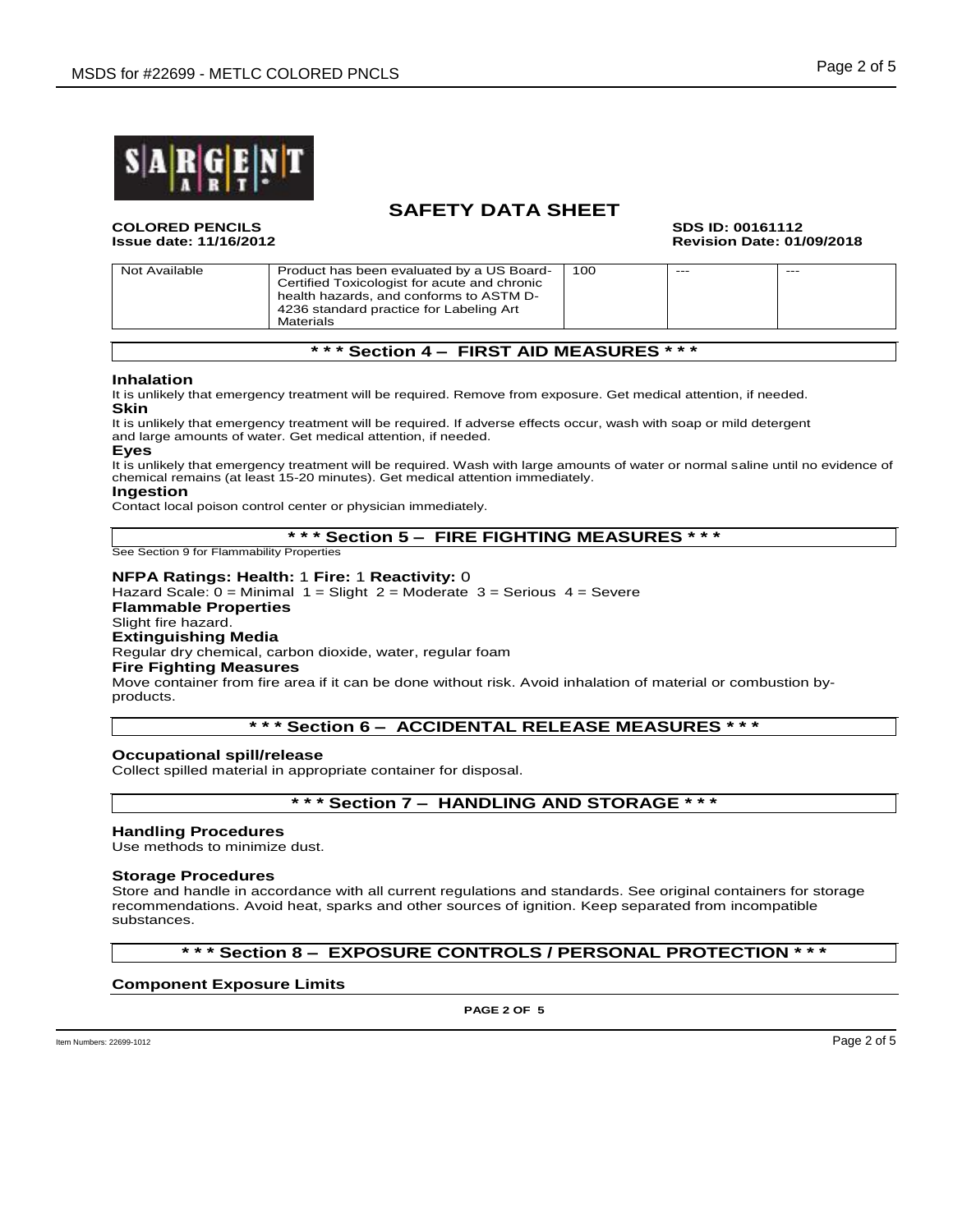

**COLORED PENCILS SDS ID: 00161112**

# **SAFETY DATA SHEET**

**Issue date: 11/16/2012 Revision Date: 01/09/2018**

ACGIH and EU have not developed exposure limits for any of this product's components.

### **Ventilation**

Based on available information, additional ventilation is not required.

## **PERSONAL PROTECTIVE EQUIPMENT**

**Eyes/Face** Eye protection not required under normal conditions. **Protective Clothing** Protective clothing is not required under normal conditions. **Glove Recommendations** Protective gloves are not required under normal conditions. **Respiratory Protection** No respirator is required under normal conditions of use.

Under conditions of frequent use or heavy exposure, respiratory protection may be needed.

# **\* \* \* Section 9 – PHYSICAL AND CHEMICAL PROPERTIES \* \* \***

**Appearance:** Solid **Flash Point:** Not applicable **Physical Form:** Solid **Vapor Pressure:** National Books of Assorted colors<br> **Color:** Assorted colors **Assorted Colors Vapor Density (a Boiling Point: Viscosity:** Not applicable

**Physical State:** Solid Solid **Flammability:** Not applicable **Physical Form:** Solid Physical Form: Solid Physical Physical Physical Physical Physical Physical Physical Physical Physical Physical Physical Physical Physical **Vapor Density (air=1):** Not applicable **Odor:** Not available **Evaporation Rate:** Not applicable **Odor Threshold:** Mot available **Specific Gravity:** Not available **pH: Not available pH:** Not available **pH:** Not available **pH:** Not applicable **Density:** Not available **Water Solubility: Freezing Point:** Not available **Coeff.Water/Oil Dist:** Not available

# **\* \* \* Section 10 – STABILITY AND REACTIVITY \* \* \***

**Chemical Stability** Stable at normal temperatures and pressure. **Conditions to Avoid** None reported. **Materials to Avoid** Oxidizing materials. **Decomposition Products** Oxides of carbon. **Possibility of Hazardous Reactions** Will not polymerize.

**\* \* \* Section 11 – TOXICOLOGICAL INFORMATION \* \* \***

### **Component Analysis – LD50/LC50**

The components of this material have been reviewed in various sources and no selected endpoints have been identified.

**PAGE 3 OF 5**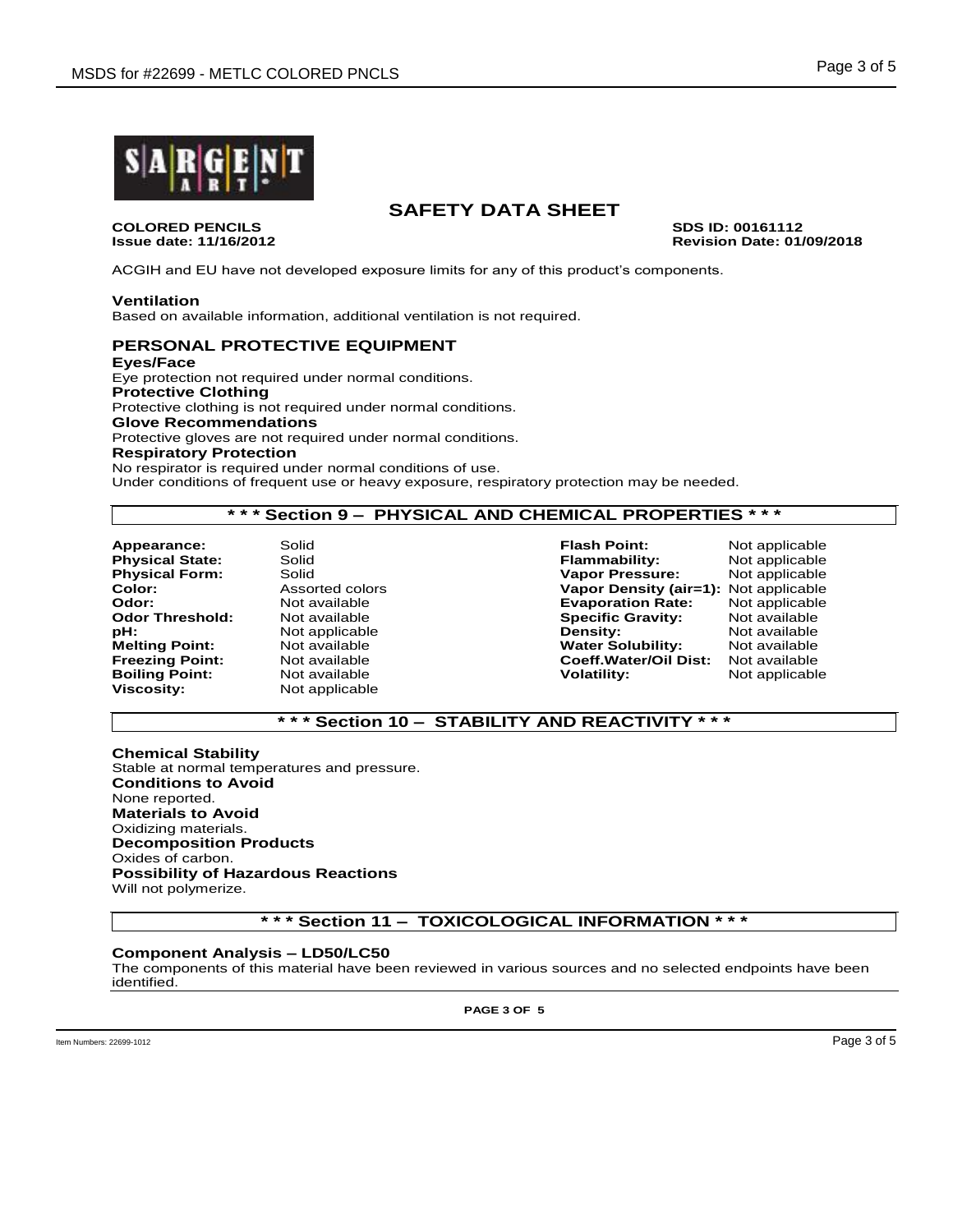

# **SAFETY DATA SHEET**

**COLORED PENCILS SDS ID: 00161112**

**Issue date: 11/16/2012 Revision Date: 01/09/2018**

## **RTECS Acute Toxicity (selected)**

The components of this material have been reviewed and RTECS publishes no data as of the date on this document.

### **Component Carcinogenicity**

None of this product's components are listed be ACGIH, IARC, or DFG.

#### **RTECS Irritation**

The components of this material have been reviewed and RTECS publishes no data as of the date on this document.

## **\* \* \* Section 12 – ECOLOGICAL INFORMATION \* \* \***

### **Component Analysis – Aquatic Toxicity**

No LOLI ecotoxicity data is available for this product's components.

# **\* \* \* Section 13 – DISPOSAL CONSIDERATION \* \* \***

### **Disposal Methods**

Dispose in accordance with all applicable regulations. **Component Waste Numbers** The U.S. EPA has not published waste numbers for this product's components.

**\* \* \* Section 14 – TRANSPORT INFORMATION \* \* \***

| <b>US DOT Information:</b> | Not Regulated. |
|----------------------------|----------------|
| <b>TDG Information:</b>    | Not Regulated. |
| <b>ADR Information:</b>    | Not Regulated. |
| <b>RID Information:</b>    | Not Regulated. |
| <b>IATA Information:</b>   | Not Regulated. |
| <b>ICAO Information:</b>   | Not Regulated. |
| <b>IMDG Information:</b>   | Not Regulated. |

# **\* \* \* Section 15 – REGULATORY INFORMATION \* \* \***

### **U.S. Federal Regulations**

None of this products components are listed under SARA Section 302 (40 CFR 355 Appendix A), SARA Section 311/312 (40 CFR 370.21), SARA Section 313 (40 CFR 372.65), CERCLA (40 CFR 302.4), TSCA 12(b), or require an OSHA process safety plan.

**SARA Section 311/312 (40 CFR 370 Subparts B and C)**

**Acute Health:** No **Chronic Health:** No **Fire:** No **Pressure:** No **Reactive:** No **U.S. State Regulations**

None of this product's components are listed on the state lists from CA, MA, MN, NJ or PA.

Not regulated under California Proposition 65

#### **Canada**

This product has been classified in accordance with the criteria of the Controlled Products Regulations (CPR) and the MSDS contains all of the information required by the CPR.

**PAGE 4 OF 5**